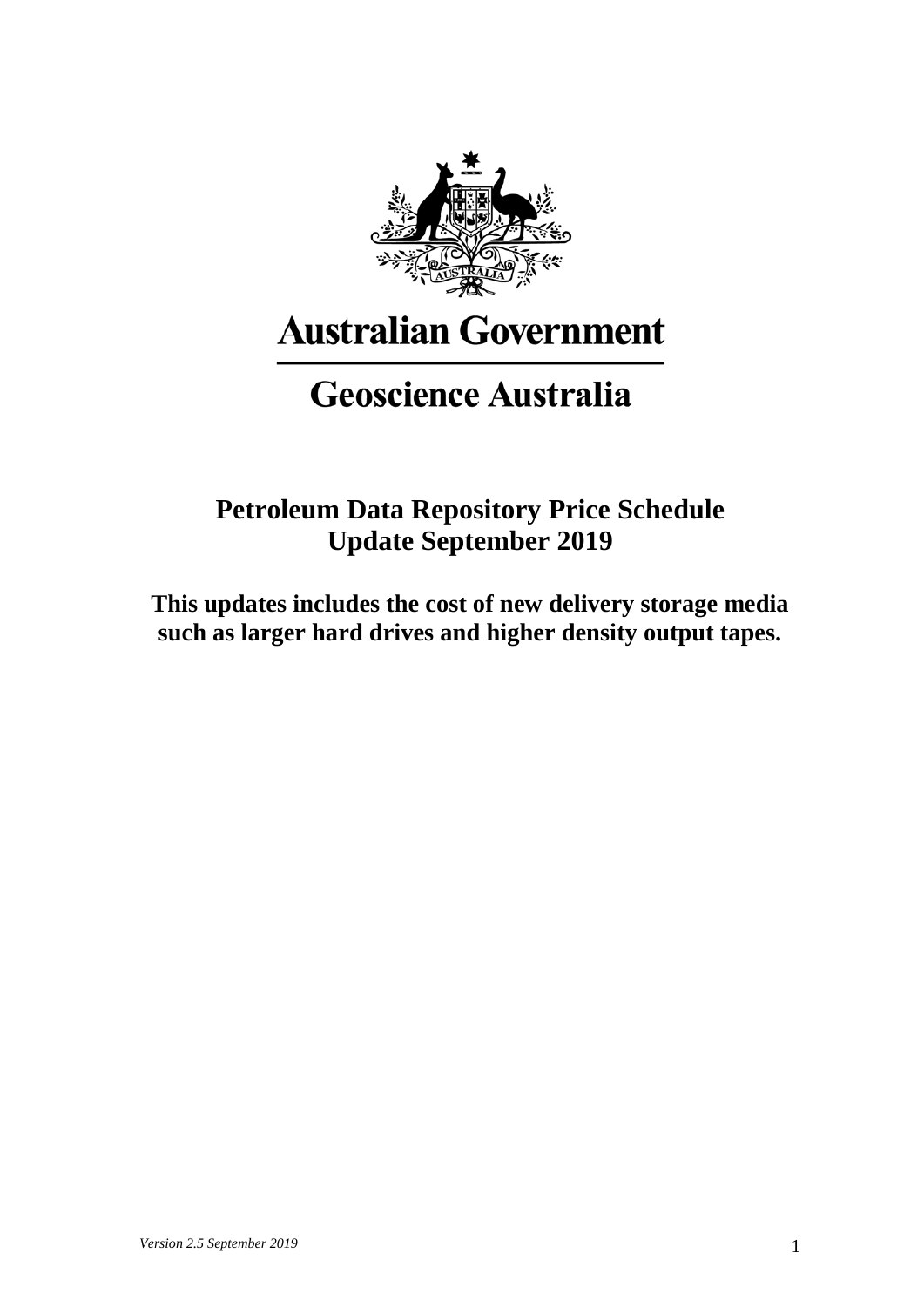#### **Petroleum Repository Price List – September 2019**

Geoscience Australia houses one of the world's largest collections of petroleum data. Much of this data is available to the petroleum industry, research organisations and the public. The collection includes seismic survey data and well data submitted by Industry under legislative requirements as well as data collected by research projects and marine surveys undertaken by Geoscience Australia or other government agencies or institutions.

Geoscience Australia is authorised under the *Offshore Petroleum and Greenhouse Gas Storage Act 2006 (OPGGSA)* to distribute data lodged under the Act and its predecessor Acts once the relevant confidentiality period has expired.

Data available for distribution is discoverable and deliverable by the National Offshore Petroleum Information system (NOPIMS) website [https://www.ga.gov.au/nopims.](https://www.ga.gov.au/nopims) For datasets not on NOPIMS, please email **ausgeodata@ga**.gov.au.

#### **Copyright and Licensing**

Geoscience Australia distributes data lodged under the OPGGSA and its predecessor Acts under the provisions of the OPGGSA.

Data collected by Geoscience Australia is Copyright © Commonwealth of Australia (Geoscience Australia).

All open file data are available under the terms of the Creative Commons "*Attribution 4.0 International (CC BY 4.0)*" licence [\(http://creativecommons.org/licenses/by/4.0/\)](http://creativecommons.org/licenses/by/4.0/).

#### **Basis of Pricing**

Geoscience Australia sets prices for products from its Petroleum Data Repository in accordance with the:

- Australian Government Charging Framework <https://www.finance.gov.au/resource-management/charging-framework/>
- Charging for Data services <https://www.finance.gov.au/sites/default/files/charging-for-data-services.pdf>

#### **GST**

The prices in this price list are exclusive of Australian Goods and Service Tax (GST); GST will be applied and invoiced where applicable.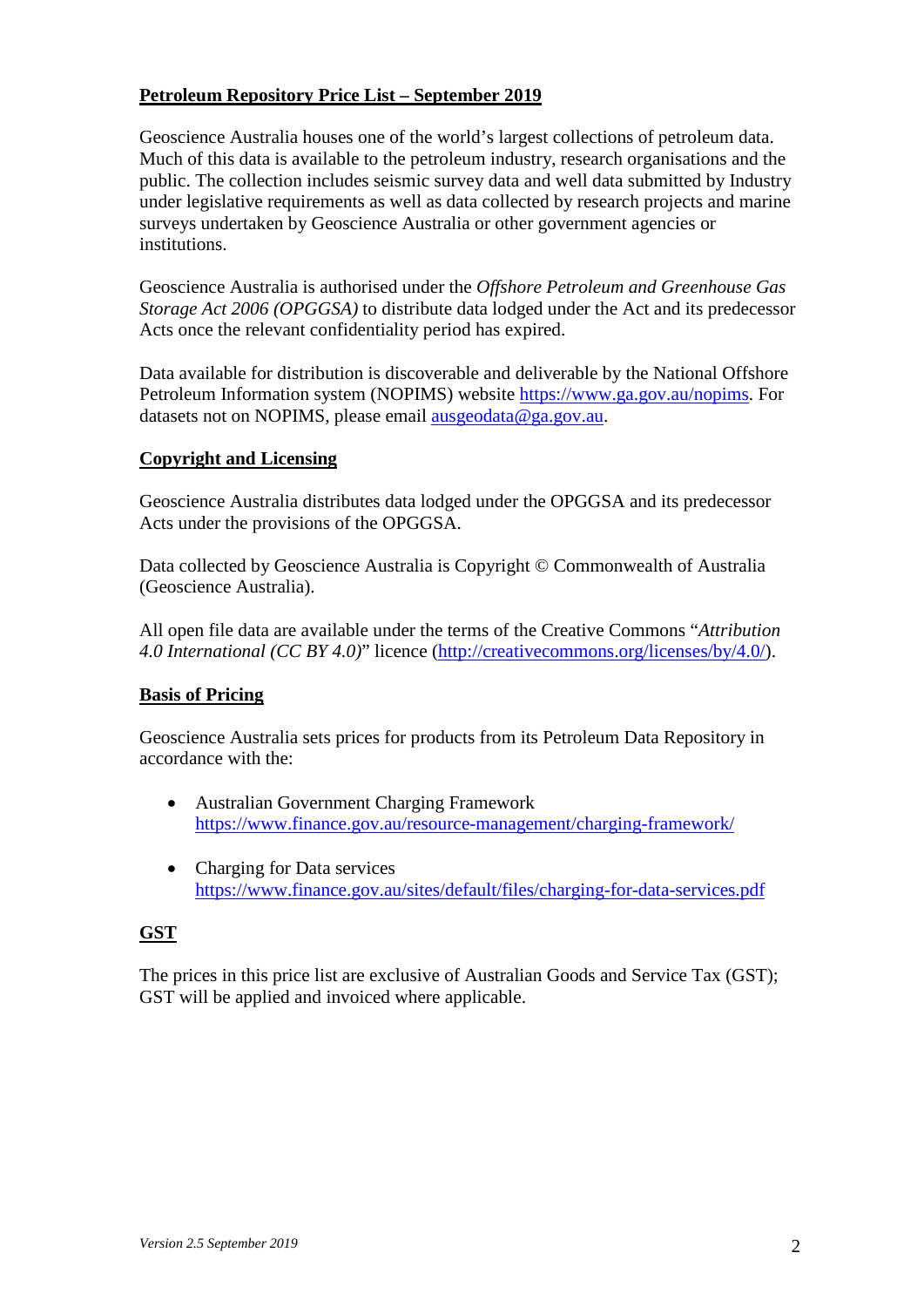#### **Order Confirmation**

Prior to placing an order for Repository data, clients should request a quotation preferably by using the website form or emailing [ausgeodata@ga.gov.au](mailto:ausgeodata@ga.gov.au) Geoscience Australia will send clients a quotation that will describe the data to be supplied, a firm price and an approximate delivery time. Quotes will be valid for 30 days. The order will be processed once the quotation has been accepted and confirmed by the client.

#### **Storage System**

Geoscience Australia has migrated the majority of the petroleum data holdings to a nearline storage system. The data migration is complete for most open file data although some legacy media may require copying by contract services. This is indicated on the order confirmation.

#### **Freight**

All prices are inclusive of airfreight within Australia. Overseas freight is invoiced at cost - an estimate is provided in the order confirmation. The Client is responsible for customs clearance and any local import duties or taxes that may be payable.

#### **Price Updates**

This price list is updated as required to take into account changes to the Australian Government Charging Framework, changes in media, and improvements to the National Offshore Petroleum Information Management System.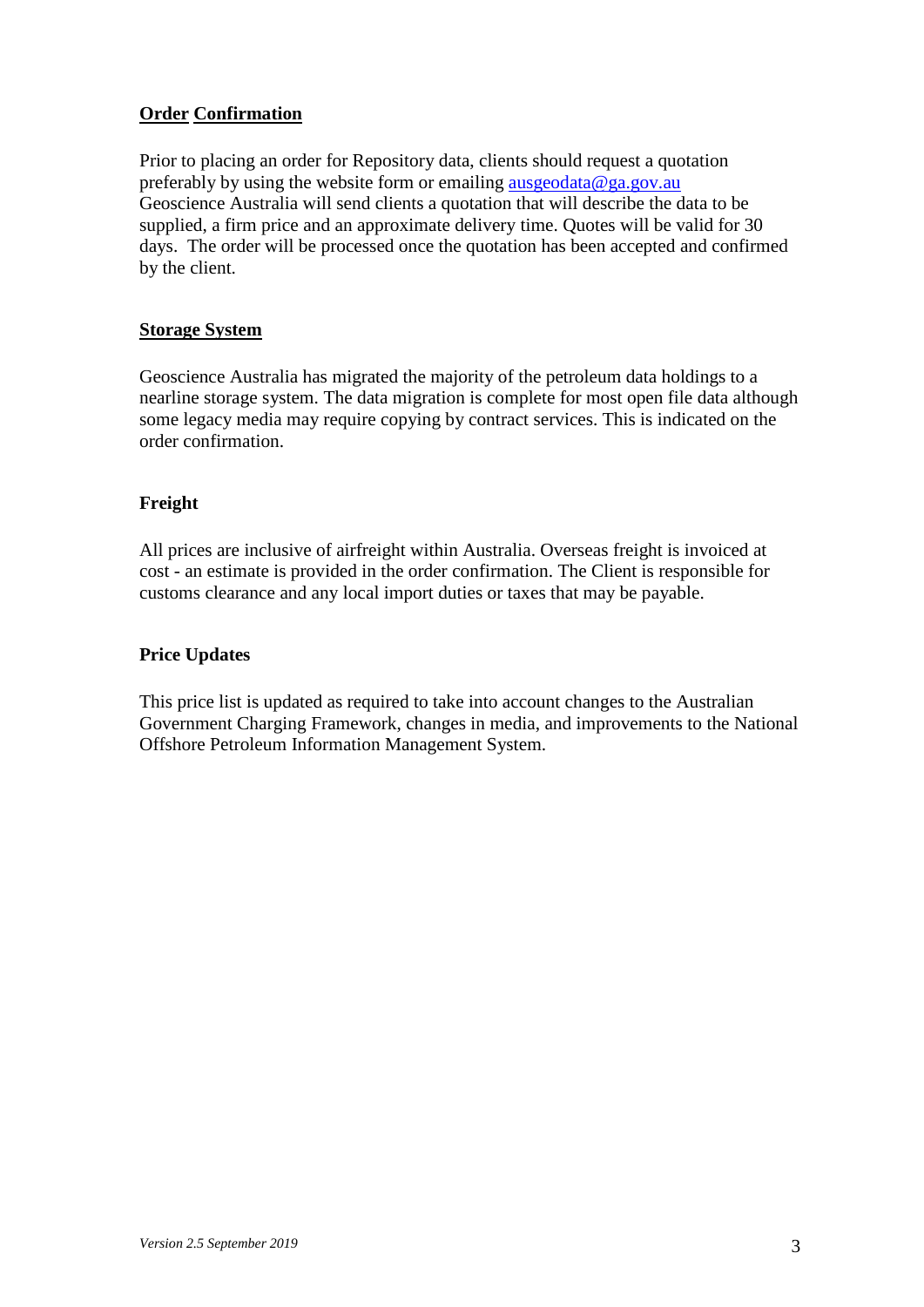#### **1. PRICES – DATA MIGRATED TO THE NEW STORAGE SYSTEM**

Pricing for data migrated to the new storage system comprises a handling charge for each data type per well or survey (Table 1) plus a charge for each unit of output media (Table 2).

#### **Table 1 – Standard handling charge (migrated)**

| Data Type                                    | <b>Charge</b>    |
|----------------------------------------------|------------------|
| Field, Processed or Reprocessed Seismic data | \$150 per Survey |
| Navigation or Velocity data                  | \$75 per Survey  |
| Well logs                                    | \$75 per Well    |
| <b>Survey Reports</b>                        | \$50 per Survey  |
| <b>Well Reports</b>                          | \$50 per Well    |

#### **Table 2 – Charge per unit of Output Media and data size (migrated)**

| <b>Output Media</b>              | <b>Data Volume</b> | <b>PRICE</b> |
|----------------------------------|--------------------|--------------|
| Tape - 3592JB                    | $< 700$ GB         | \$850        |
| Tape - 3592JB (1140 drive)       | $< 1600$ GB        | \$1350       |
| Tape - 3592JC                    | $<$ 4TB            | \$3400       |
| Disk - Memory Stick or USB Drive | $<$ 50GB           | \$75         |
| Disk - USB Drive                 | 50GB - 100GB       | \$150        |
| Disk - USB Drive                 | 100GB - 349GB      | \$450        |
| Disk - USB Drive                 | 350GB - 699GB      | \$850        |
| Disk - USB Drive                 | 700GB - 1TB        | \$1100       |
| Disk - USB Drive                 | 1TB - 1.5TB        | \$1500       |
| Disk - USB Drive                 | 1.5TB - 2TB        | \$1900       |
| Disk - USB Drive                 | $2TB - 3TB$        | \$2700       |
| Disk - USB Drive                 | $3TB - 4TB$        | \$3400       |
| Disk - USB Drive                 | $4TB - 5TB$        | \$4000       |
| Disk - USB Drive                 | 5TB - 10TB         | \$6000       |

Notes to Table 2:

- 1. Customer must nominate whether tape or disk media is preferred.
- 2. SEG-D formatted data will be copied to tape unless otherwise requested.
- 3. GA will fit requested data on the minimum practical number of requested output media while avoiding splitting lines or datasets between media.
- 4. No more than one survey will be written onto a single tape.
- 5. Multiple surveys may be written onto a disk. GA will use the most appropriate disk media depending on the size of the data requested.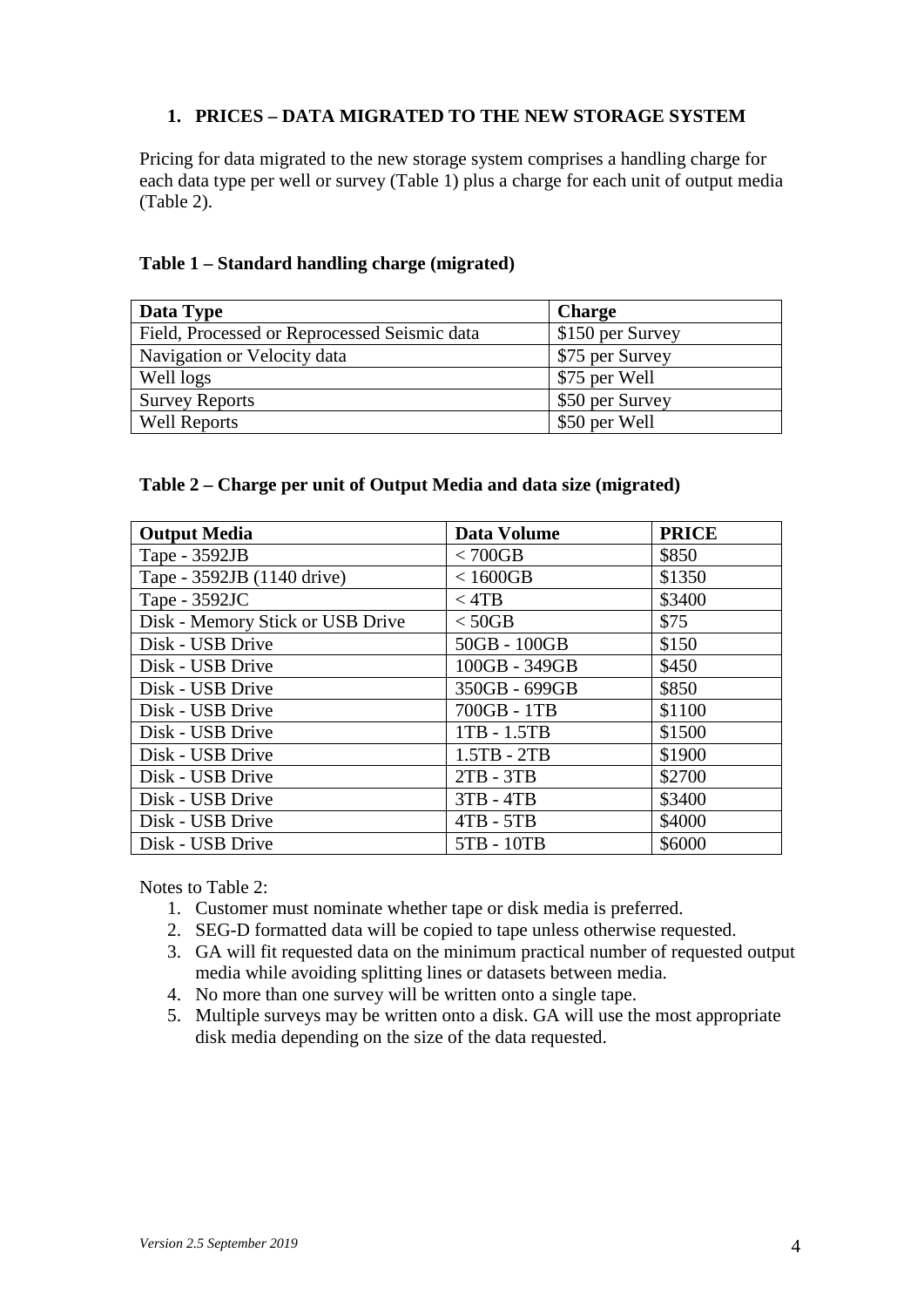#### Acreage Release Workstation Packages

From 2007 to 2014 and in support of the annual offshore acreage release process, Geoscience Australia has prepared seismic data in a 'workstation ready' package to allow data to be loaded directly into interpretation platforms, saving considerable time and expense.

**Pre** 2012 workstation packages are available in GeoFrame™, Kingdom™ and Landmark™ 2003 formats.

**Post** 2012 packages, including the 2012, 2013 and 2014 versions are available in GeoFrame™ 4.5, Kingdom™ 8.5 and a full exported SEGY with navigation, SP and CDP in the headers.

The data are packaged on USB hard drive and contain:

- all available open-file 2D and 3D seismic in the release areas that was available at that time; and
- well logs, well completion reports, destructive analysis reports and tiff images of scanned well log plots.

| Year        | <b>PRICE</b> per Unit |
|-------------|-----------------------|
| 2014        | \$1500                |
| 2013        | \$1500                |
| 2012        | \$1500                |
| 2011        | \$1000                |
| 2010        | \$1000                |
| 2009        | \$1000                |
| 2008        | \$500                 |
| 2007        | \$500                 |
| 2007 & 2008 | \$900                 |

#### **Table 3 – Charge for Acreage release Workstation Packages**

#### **2. PRICES – DATA NOT** MIGRATED **TO THE NEW STORAGE SYSTEM**

Pricing for data that is in digital form but not migrated to the new storage system comprises a handling charge for each data type per well or survey (Table 4) plus a charge for each unit of input media (Table 5).

#### **Table 4 – Standard handling charge (not migrated)**

| Data Type                                    | <b>Charge</b>       |
|----------------------------------------------|---------------------|
| Field, Processed or Reprocessed Seismic data | \$500 per Survey    |
| Navigation or Velocity data                  | \$250 per Survey    |
| Well logs                                    | \$250 per Well      |
| <b>LIS to DLIS/TAP conversion</b>            | \$5.00 per file/log |